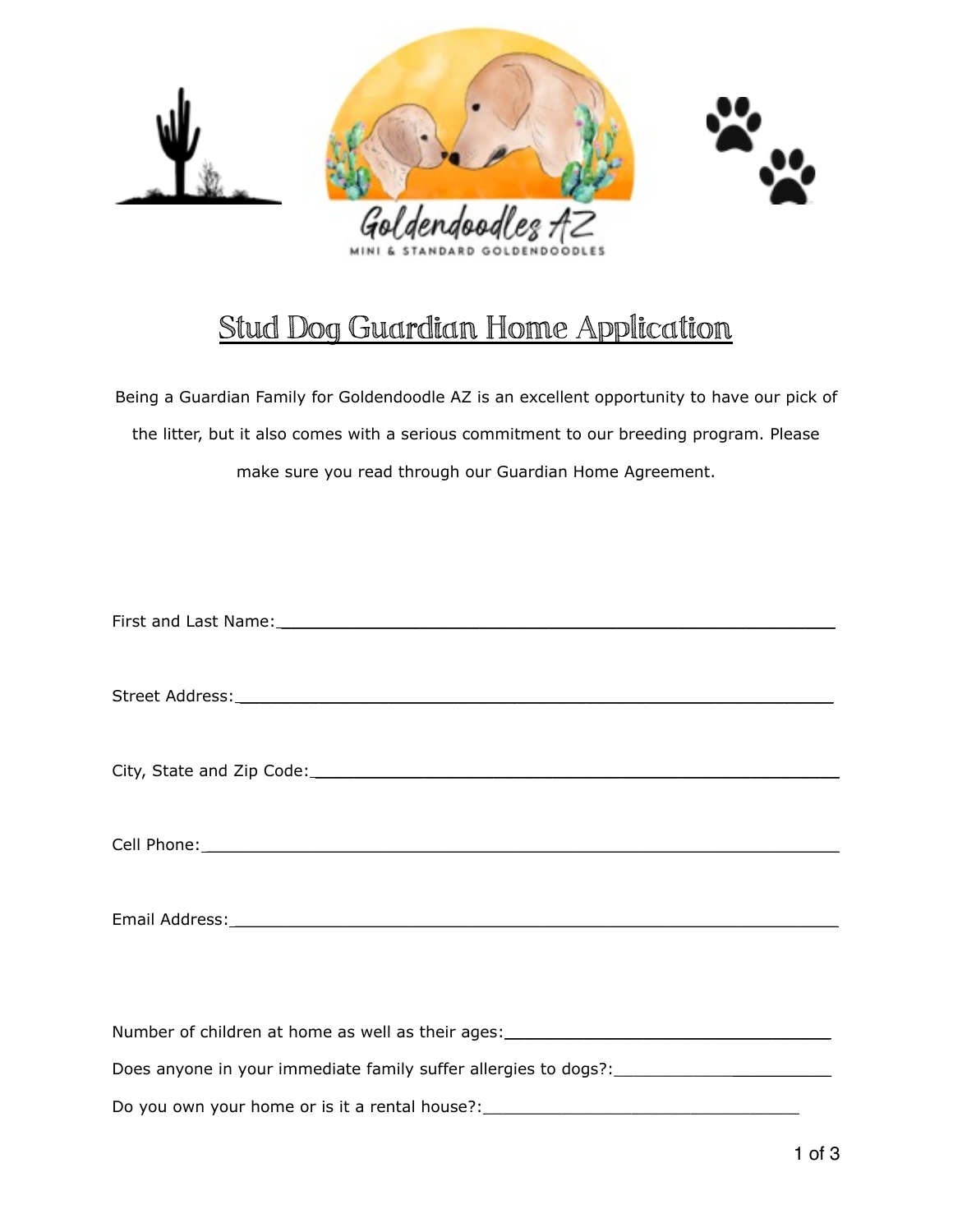| Do you have other pets? Please list type, breed and age: ________________________                                              |
|--------------------------------------------------------------------------------------------------------------------------------|
|                                                                                                                                |
|                                                                                                                                |
| Do you have experience in raising a puppy/dog:__________________________________                                               |
| Do you have experience in raising an intact dog (not neutered):__________________                                              |
|                                                                                                                                |
| Do you live within a 50 mile radius from San Tan Valley, AZ: [11] Do you live within a 50 mile radius from San Tan Valley, AZ: |
| Will someone be at home with the puppy/dog for the majority of each day?: _____________                                        |
| Do you agree to feed a premium food approved by Goldendoodle AZ?:_______________                                               |
| Will you be willing to obedience train and socialize a puppy/dog?: _________________________________                           |
| Do you agree to provide routine veterinary care?: ______________________________                                               |

## REFERENCES:

Personal Reference:(Name and Contact Information)

Vet Reference:(Name and Contact Information)

Please let us know if you have any question about the guardian program, or have additional information you want to add about your family.

 $\mathcal{L}_\mathcal{L}$  , and the state of the state of the state of the state of the state of the state of the state of the state of

 $\_$  , and the state of the state of the state of the state of the state of the state of the state of the state of the state of the state of the state of the state of the state of the state of the state of the state of the

 $\_$  , and the state of the state of the state of the state of the state of the state of the state of the state of the state of the state of the state of the state of the state of the state of the state of the state of the

 $\_$  , and the state of the state of the state of the state of the state of the state of the state of the state of the state of the state of the state of the state of the state of the state of the state of the state of the